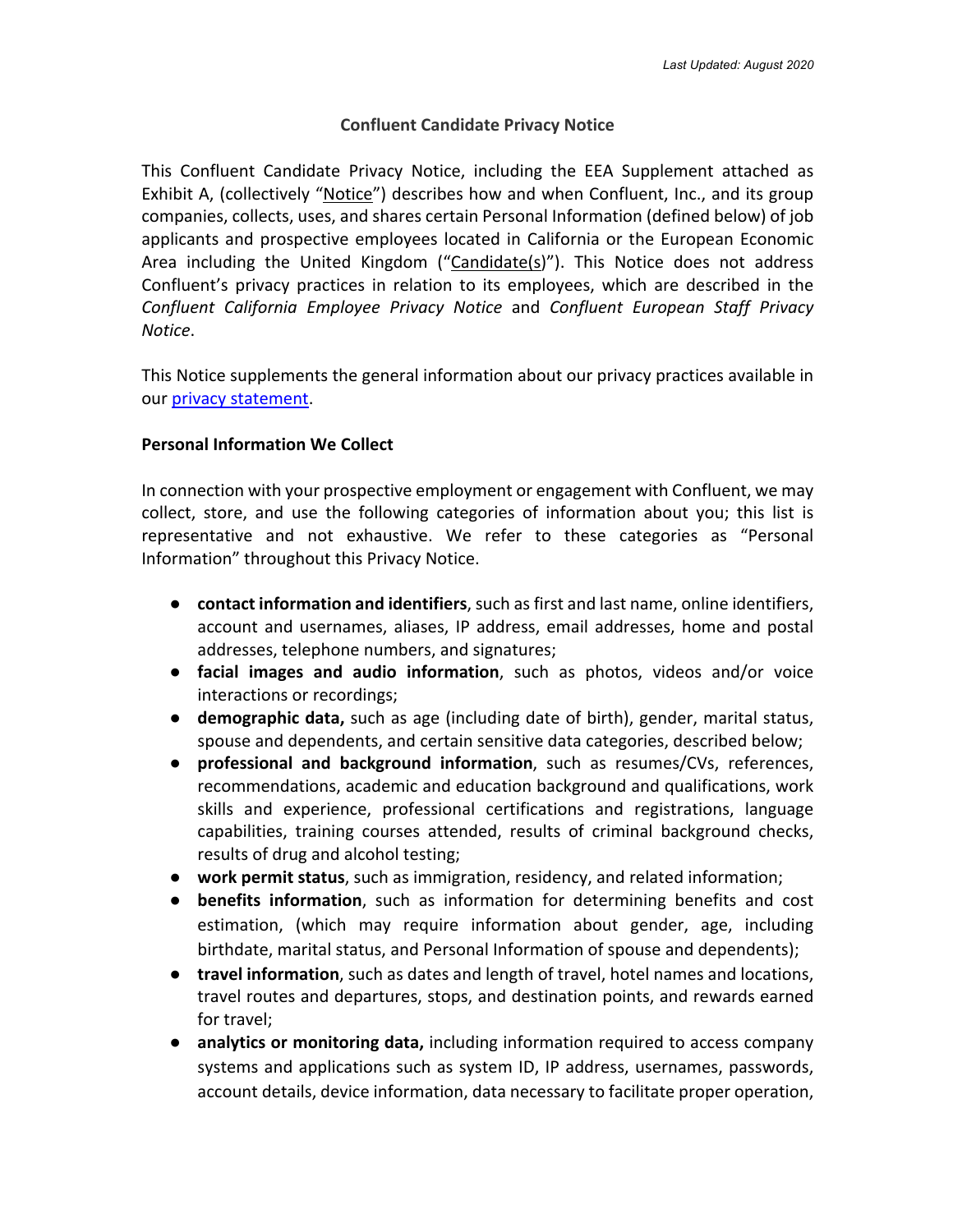and logs, or other information that you submit or input into our systems through completion of forms, and information about your use of our IT systems;

- **social media data,** including information posted in social media profiles and on recruiting websites, and user activity (posts, likes, replies, etc.);
- **public records,** including data or information publicly available online or through official governmental channels; and
- **sensitive data,** such as
	- government-issued identifiers including, social security, taxpayer identification, driver's license, and national/ID passport numbers;
	- criminal offenses;
	- information about legally protected classes; such as
		- o race/ethnic and national origin;
		- o religious creed;
		- o physical, medical, or mental health or condition and related accommodations;
		- o marital status;
		- o gender;
		- o age; and
		- o sexual orientation where permitted by law and on the basis of voluntary and consensual disclosure.

In some circumstances we may anonymize your Personal Information so that it can no longer be associated with you or linked to you in any way. Anonymized data is not Personal Information and we may use such information without further notice to you.

## **Information Collection and Third Party Sources**

We receive most Personal Information from you directly. For example, when you apply for a position at Confluent, we may collect Personal Information from your CV or resume, and through your interviews and correspondence with us.

We also sometimes receive Personal Information from third parties, including recruitment agencies, job boards, background check providers, social media and online searches (such as public databases and/or websites like LinkedIn, as permitted by law), former employers, and personal references. If you travel for a job interview or incur expenses in the recruitment process, we may also collect your Personal Information from our service providers (e.g., expense reimbursement services), or travel partners (e.g., travel agents and portals, car service, and ride share companies).

## **Purposes of Use**

Confluent collects, uses, retains, and discloses Personal Information as appropriate to administer and carry out the recruitment and hiring process, and for operational, business, safety, and security purposes as described in this Notice.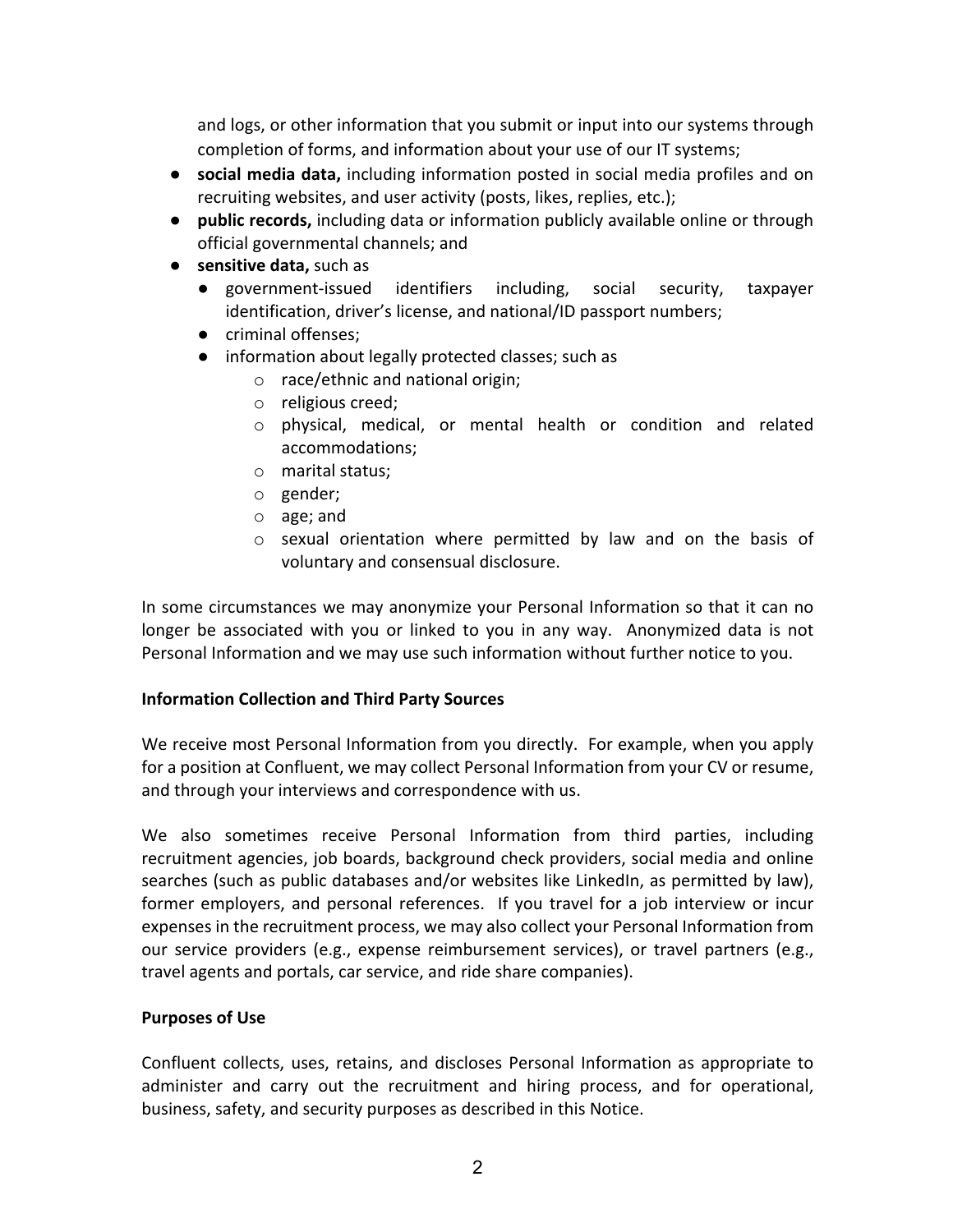For example, we may use your Personal Information to broadly evaluate how you fit into our organizational and hiring needs. We may also use systems application data to ensure network and information security, policy compliance, and to prevent fraud and abuse. Finally, we may use sensitive categories of data, such as Personal Information relating to your race, ethnic background, or sexual orientation, to ensure meaningful equal opportunity monitoring and reporting, when legally required or permissible.

| <b>Purposes of Use</b>                                                                                                                                  | <b>Categories of Personal Information</b>                                                                                                                                                                       |
|---------------------------------------------------------------------------------------------------------------------------------------------------------|-----------------------------------------------------------------------------------------------------------------------------------------------------------------------------------------------------------------|
| <b>Human Resources Uses</b>                                                                                                                             |                                                                                                                                                                                                                 |
| Recruitment and hiring<br>decisions                                                                                                                     | Contact information and identifiers; facial images, and<br>audio information; professional and background<br>information; analytics or monitoring data; social media<br>data; public records; sensitive data    |
| Travel and expense<br>reimbursements                                                                                                                    | Contact information and identifiers; travel information;<br>analytics or monitoring data                                                                                                                        |
| Benefits eligibility<br>determination                                                                                                                   | Contact information and identifiers; demographic data;<br>benefits information; analytics or monitoring data,<br>sensitive data                                                                                 |
| Equal employment<br>opportunity, diversity,<br>inclusion and accessibility<br>programs                                                                  | Contact information and identifiers; demographic data;<br>sensitive data                                                                                                                                        |
| Legal and policy compliance<br>administration and<br>enforcement (including for<br>anti-discrimination laws and<br>government reporting<br>obligations) | Contact information and identifiers; facial images, and<br>audio information; demographic data; professional and<br>background information; work permit status; analytics<br>or monitoring data, sensitive data |
| <b>Business Uses</b>                                                                                                                                    |                                                                                                                                                                                                                 |
| Managing, monitoring,<br>protecting, and improving,<br>Confluent Systems, assets and<br>resources, including<br>preventing unauthorized                 | Contact information and identifiers; facial images, and<br>audio information; demographic data; professional and<br>background information; travel information; analytics<br>or monitoring data; sensitive data |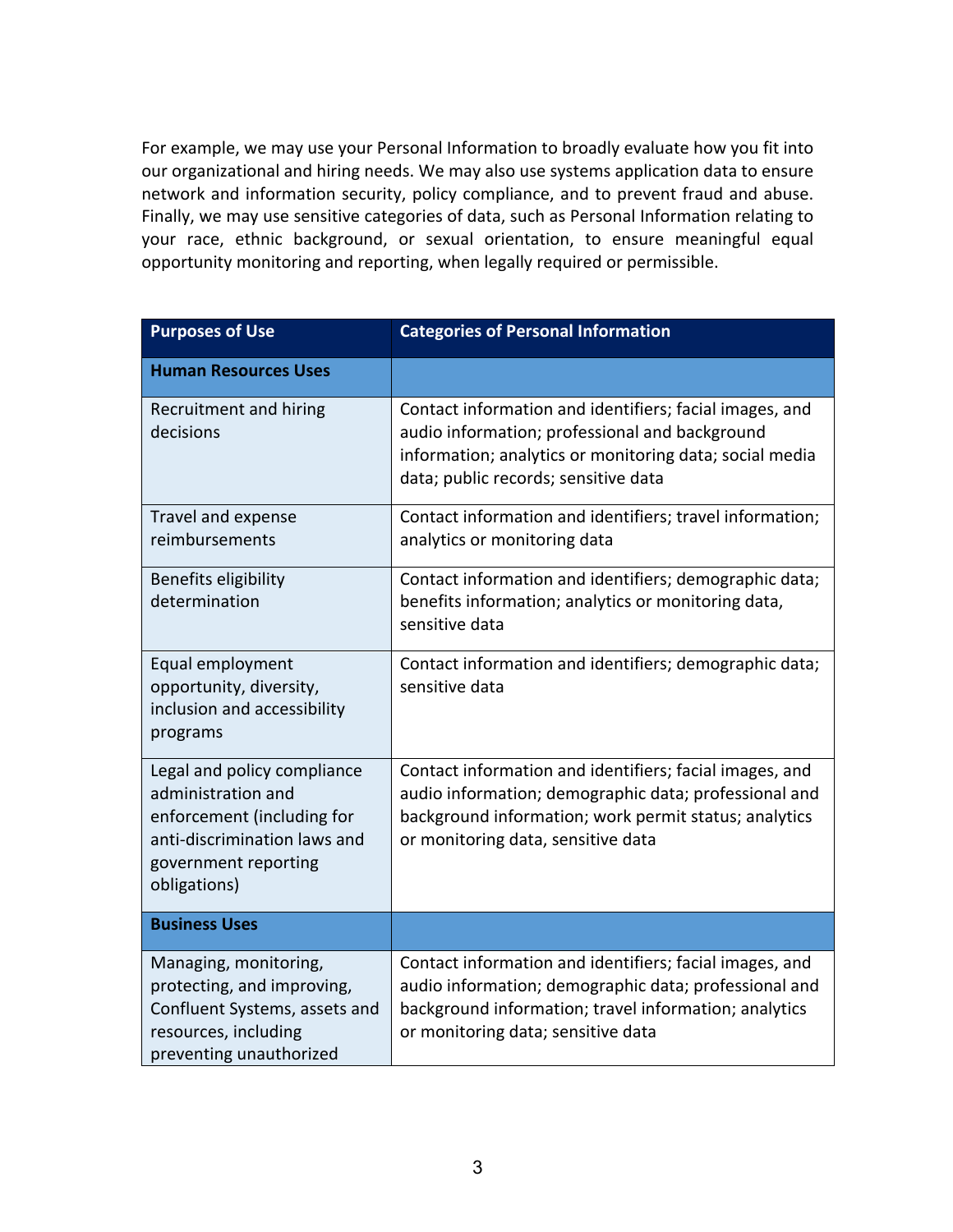| access and use of confidential<br>information                                                                                                                                             |                                                                                                                                                                                                                                                  |
|-------------------------------------------------------------------------------------------------------------------------------------------------------------------------------------------|--------------------------------------------------------------------------------------------------------------------------------------------------------------------------------------------------------------------------------------------------|
| Managing, monitoring,<br>protecting, and improving the<br>Confluent workplace,<br>including its facilities, on-site<br>services, occupancy levels,<br>security systems, and guest<br>logs | Contact information and identifiers; facial images, and<br>audio information; demographic data; professional and<br>background information; personal vehicle information;<br>travel information; analytics or monitoring data;<br>sensitive data |
| Managing and improving<br>workplace efficiency and<br>effectiveness                                                                                                                       | Contact information and identifiers; facial images, and<br>audio information; demographic data; travel<br>information; analytics or monitoring data; sensitive<br>data                                                                           |
| Communications and<br>collaboration                                                                                                                                                       | Contact information and identifiers; facial images, and<br>audio information; demographic data; travel<br>information; analytics or monitoring data; sensitive<br>data                                                                           |
| Delivery of information, goods<br>and services                                                                                                                                            | Contact information and identifiers; sensitive data                                                                                                                                                                                              |
| Legal and policy compliance<br>administration and<br>enforcement                                                                                                                          | Contact information and identifiers; visual, facial<br>images, and audio information; demographic data;<br>professional and background information; travel<br>information; analytics or monitoring data; sensitive<br>data                       |
| Research and improvement of<br>Confluent processes,<br>products, services, and<br>technology.                                                                                             | Contact information and identifiers; visual, facial<br>images, and audio information; demographic data;<br>professional and background information; travel<br>information; analytics or monitoring data; sensitive<br>data                       |

If you become a Confluent employee, Personal Information that was collected as part of the application and hiring process will become part of your employee file and will be used in the manner described in our employee privacy notices.

## **Sharing of Personal Information**

We share Personal Information with your consent or for the purposes described in this Notice. For example, we share Personal Information with: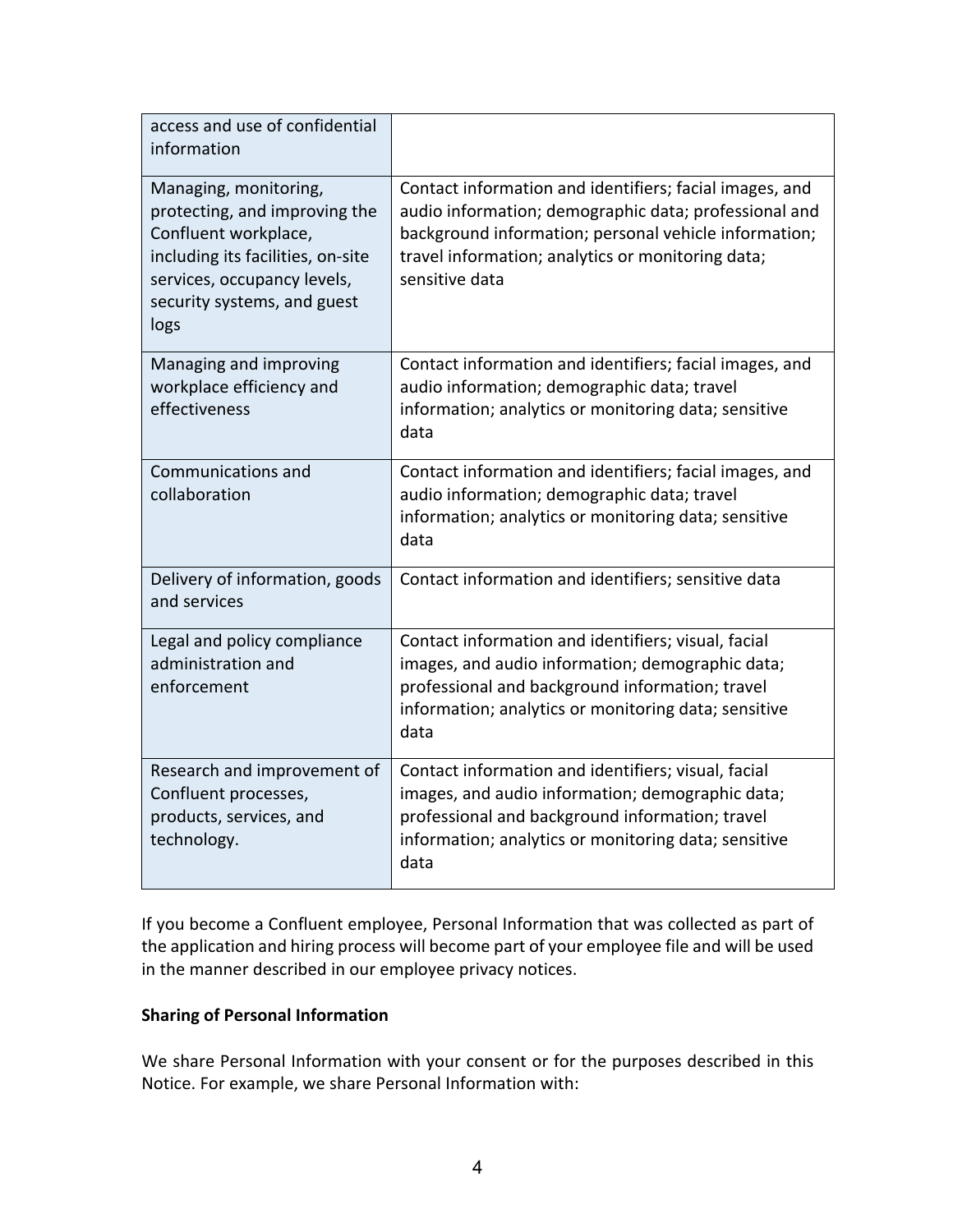- **Our subsidiaries and affiliates,** including across business processes and common data systems;
- **Third party vendors or advisors working on our behalf,** including companies we've hired to provide recruiting, hiring, travel, and administrative services, systems providers, or third party vendors whose services or applications we otherwise use or rely on during the recruiting process;
- **As required by law or subpoena** or if we reasonably believe that such action is necessary to comply with the law or the reasonable requests of law enforcement, to enforce our Terms of Use or other agreements or to protect the security or integrity of our website, products, and services, and/or to exercise or protect the rights, property, or personal safety of Confluent, our staff, customers, users, or others.

We may also disclose Personal Information as part of a corporate transaction or proceeding such as a merger, financing, acquisition, bankruptcy, dissolution, or at transfer, divestiture, or sale of all or a portion of our business or assets.

## **How long do we keep your Personal Information?**

If you are successful in your application your data will be kept in your personnel file. If you are unsuccessful, your data will normally be pseudonymized within six months after you have been informed that you were unsuccessful.

#### **Changes to This Notice**

Confluent may occasionally update this Notice to reflect changes in law or in Confluent's practices or procedures. If we make material changes to this Notice or how we use your personal Information, we will provide you notice of such changes or obtain your consent, where required by law.

#### **Contact Information**

Candidates may contact peoplesupport@confluent.io with any questions or complaints regarding Confluent's compliance with this Notice.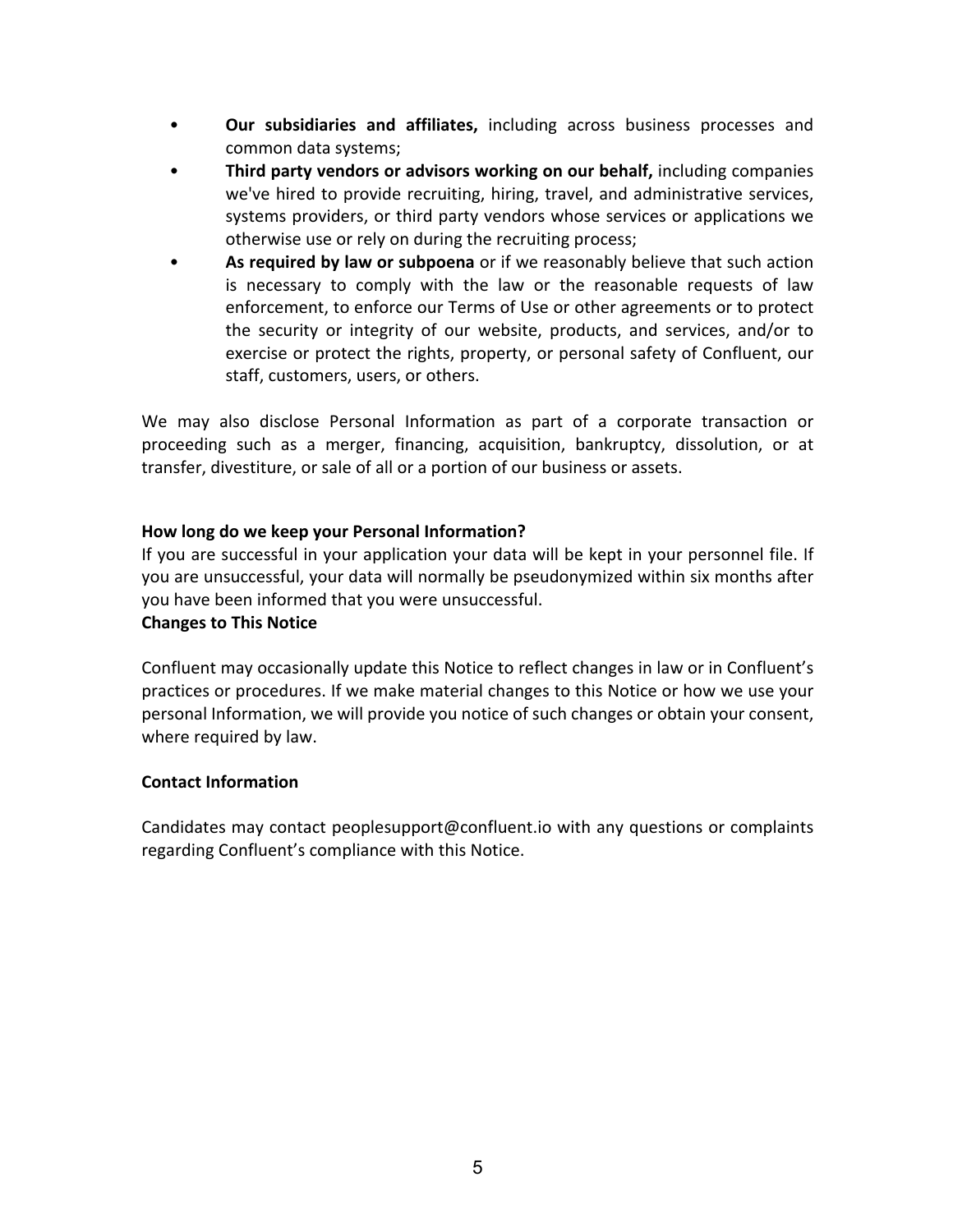## **EXHIBIT A EEA SUPPLEMENT**

This Exhibit A, in conjunction with the Notice, is designed to comply with the General Data Protection Regulation ("**GDPR**"). This Exhibit A only applies to Personal Information originating from the EEA and is not intended to create any rights beyond those that exist under the GDPR or other applicable privacy and data protection laws.

## **Transfers of Personal Information outside the European Economic Area**

When we transfer Personal Information from the European Economic Area (including the United Kingdom) and from Switzerland to the United States or other countries which have not been determined by the European Commission to have laws that provide an adequate level of data protection, we use legal mechanisms, including contracts, designed to help ensure your rights pertaining to your Personal Information are protected. Specifically, our website servers are located in the United States and our affiliates, partners, third parties and service providers operate in the United States, European Economic Area, Canada, India, and Australia. When we collect your Personal Information we may process it for the purposes detailed in the Notice, in any country that members of our group or third party data processors are located. We have taken appropriate safeguards to require that your Personal Information will remain protected in accordance with this Privacy Statement. The safeguard Confluent primarily relies upon is the European Commission-approved standard contractual data protection clauses. For more information about these mechanisms, please contact us using the contact details provided in the "Contact details" section in the Notice.

# **Legal grounds for processing Personal Information**

# *What are the grounds for processing?*

"Process" and "Processing" means any operation or set of operations which is performed on your Personal Information, whether or not by automated means, such as collection, recording, organisation, structuring, storage, adaptation or alteration, retrieval, consultation, use, disclosure by transmission, dissemination or otherwise making available, alignment or combination, restriction, erasure or destruction.

In order to comply with European data privacy laws, we need to have legal bases for using your personal information for the purposes described in this Privacy Notice. In nearly all cases, our legal basis will be one or more of the following:

(a) our use of your personal information is necessary for the performance of our obligations under a contract with you (for example, to pay you, communicate with you, or confer benefits upon you); and/or